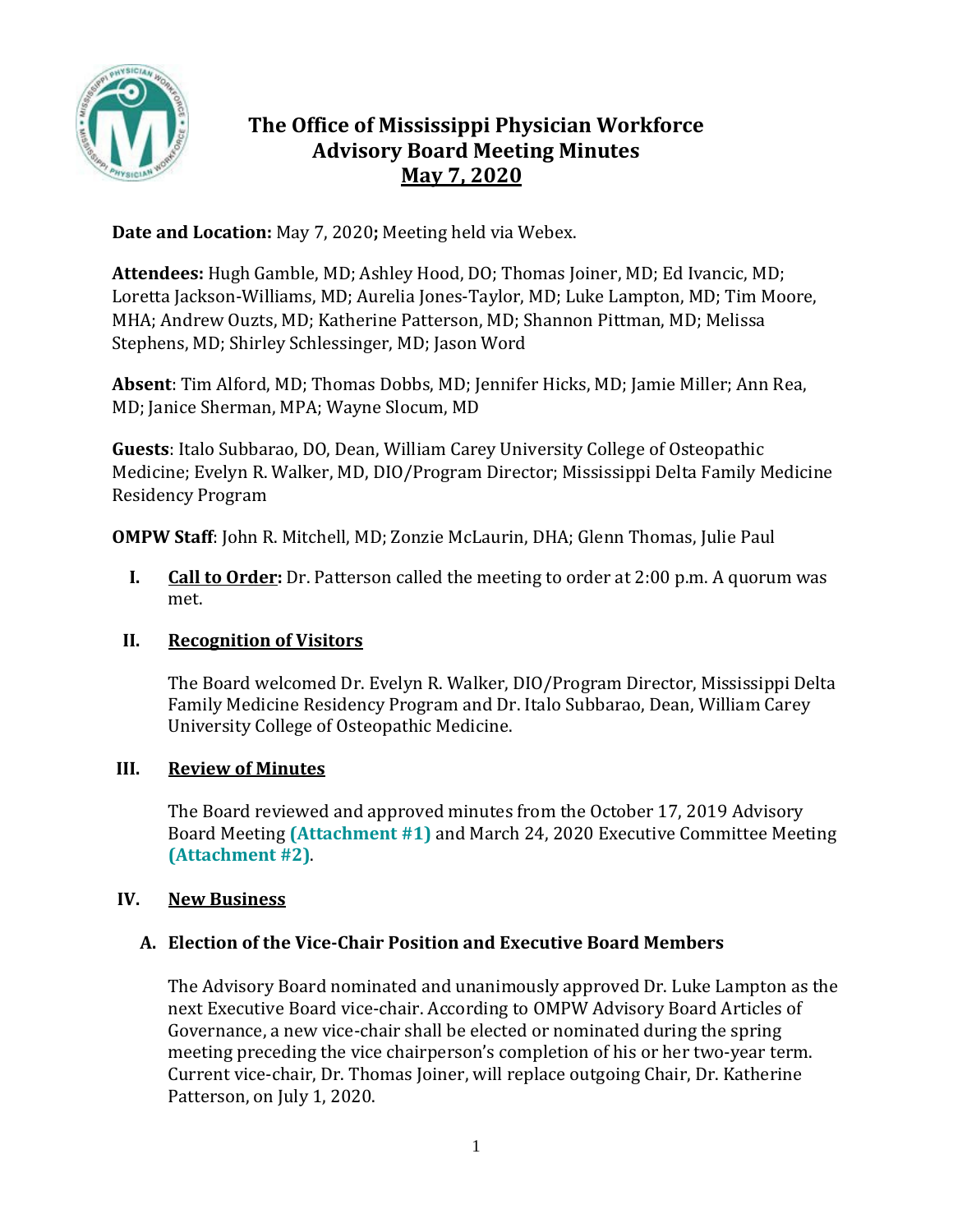**Newly elected OMPW Executive Board members include:** Thomas Joiner, MD, Chair; Luke Lampton, MD, Vice Chair; Thomas Dobbs, MD; Loretta Jackson-Williams, MD; Andrew Ouzts, MD; Katie Patterson, MD: Shannon Pittman, MD: Melissa Stephens, MD; Shirley Schlessinger, MD.

### **V. Project Updates**

### **A. COVID-19 Impact on GME Activity and ACGME Review Process**

Dr. Mitchell has incorporated funding that has been awarded, or is in the process of being awarded by OMPW, to Mississippi residency programs. He informed the board that a significant amount of GME activity is still occurring despite the COVID-19 pandemic. Dr. Mitchell also expressed gratitude to the Legislature for their continuing support of GME development.

The Accreditation Council for Graduate Medical Education (ACGME) has suspended, rescheduled, or postponed program site visits in response to the COVID-19 pandemic. This may results in delays for GME program projected start-up dates.

### **B. Baptist Memorial Hospital - North Mississippi (Oxford)**

Seger Morris, DO, has been hired as Program Director of the hospital's Internal Medicine Residency Program and is beginning early developmental work. Based on their financial request and funding application, OMPW is in the process of awarding \$195,663 in funds.

## **C. Baptist Memorial Hospital - DeSoto (Southaven)**

Daniel Hogue, MD, has been hired as Program Director to lead and develop a new Family Medicine Residency Program in collaboration with Northeast Mississippi Community Health Center. Based on their financial request and funding application, OMPW is in the process of awarding \$120,148 in funds.

### **D. Meharry Medical College, Department of Family Medicine (Nashville, TN) and A.E. Henry Community Health Services Center, Inc. (Clarksdale, MS) Collaborative**

The Health Resources and Services Administration (HRSA) awarded Meharry Medical College a three-year Residency Planning and Development Grant to develop a Rural Training Tract in Nashville, TN, Batesville, and Clarksdale, MS. The grant is a collaborative partnership with the A.E. Community Health Center. Dr. Mitchell is serving as a member of the collaborative work development group.

Dr. Jones-Taylor, A.E. Henry Community Health Services CEO, informed the board that the community health center is seeking instructors and finalizing affiliation agreements with Northwest Mississippi Regional Medical Center. The Women's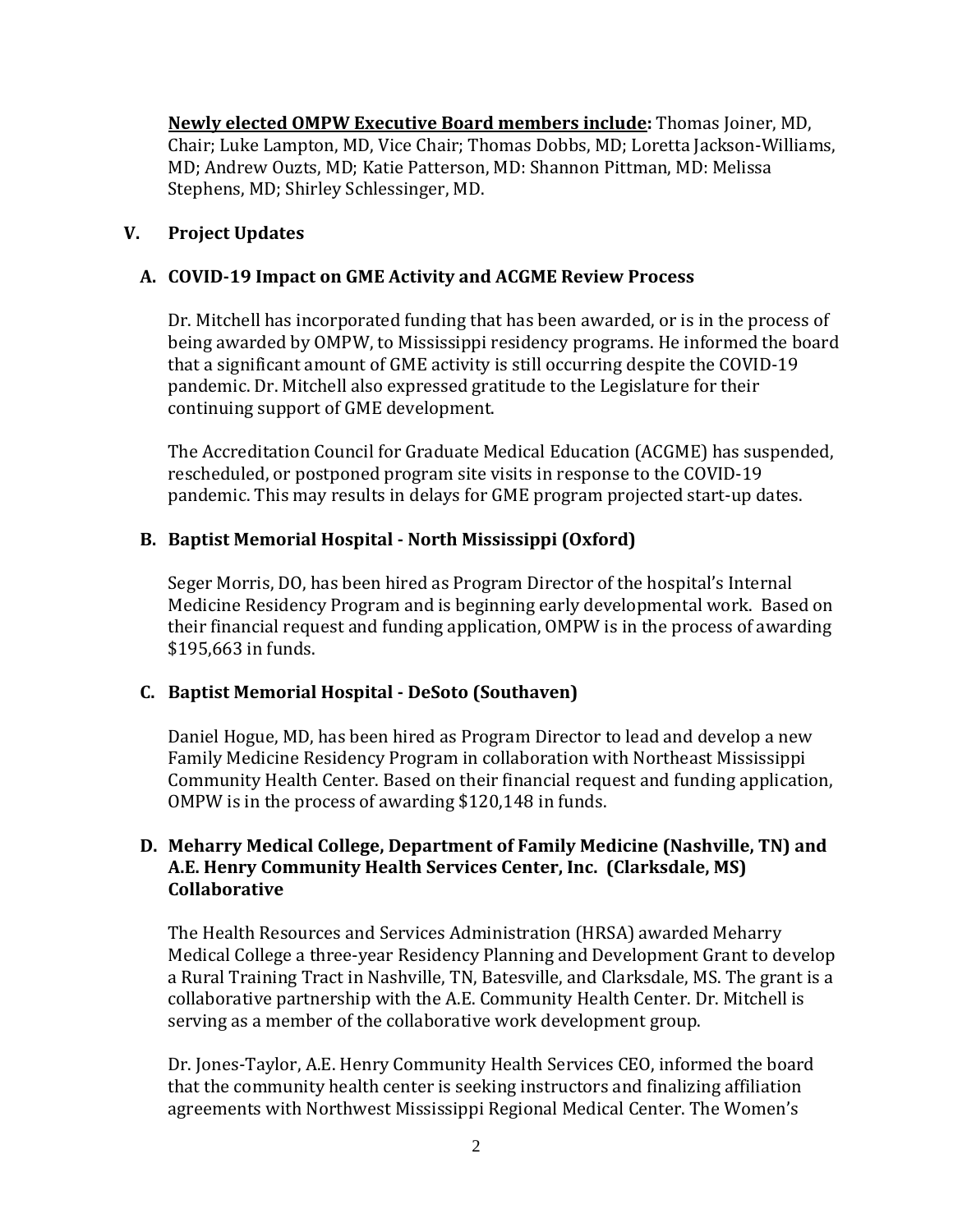Clinic in Clarksdale recently agreed to serve as collaborators for OB-GYN rotations. Dr. Taylor hopes that the training program plans will finalize by the end of this month.

Residents who participate in the rural training tract program will complete their first year of training in Nashville. Second and third year residents will complete their residency rotations in Batesville and Clarksdale.

Dr. Mitchell has requested that the Mississippi State Board of Mississippi of Medical Licensure (MSBML) revise its current policy that limits residents to two (four-week) out-of-state-training periods. Dr. Mitchell will continue to work with MSMBL on revising the policy.

MSBML has agreed to grant a one-year out of state training license for first-year RTT residents. This will permit Mississippi trainees to move back and forth freely between training sites borders.

### **E. Mississippi Medical Education and Research Consortium, MS MERC/DRMC Family Medicine Residency Program (Greenville)**

The Mississippi Delta Family Medicine Residency Program filled seven of its eight ACGME-approved slots and will begin training residents on July 1, 2020.

Lee Ann Bowlin is the new Program Coordinator. Dr. Walker is in the process of recruiting an Associate Program Director and finalizing rotations and faculty contracts. Dr. Lessa Philipps, Professor Emeritus and former chair of UMMC's Department of Family Medicine, is leading faculty development sessions

The residency will begin operations and establish its continuity clinic at King's Daughter's Hospital in Greenville. Construction bids have been sent to contractors. If construction costs are within reason, renovations will begin in mid to late June.

Establishing an affiliation site for inpatient pediatric rotations remains a challenge. Dr. Mitchell is consulting with UMMC leadership to find a possible solution and investigating other possible collaborations.

## **F. Magnolia Regional Health Center (MRHC) (Corinth)**

MRHC received ACGME initial program accreditation in April, 2020 to establish a 6- 6-6- Emergency Medicine residency program. The program filled all residency slots outside of the NRMP match with PGY-1 applicants. Residents will begin training on July 1, 2020. Rick Carlton, MD, has been hired as Program Director.

## **G. North Mississippi Medical Center (NMMC) (Tupelo**)

NMMC received ACGME initial program accreditation in December 2019 to establish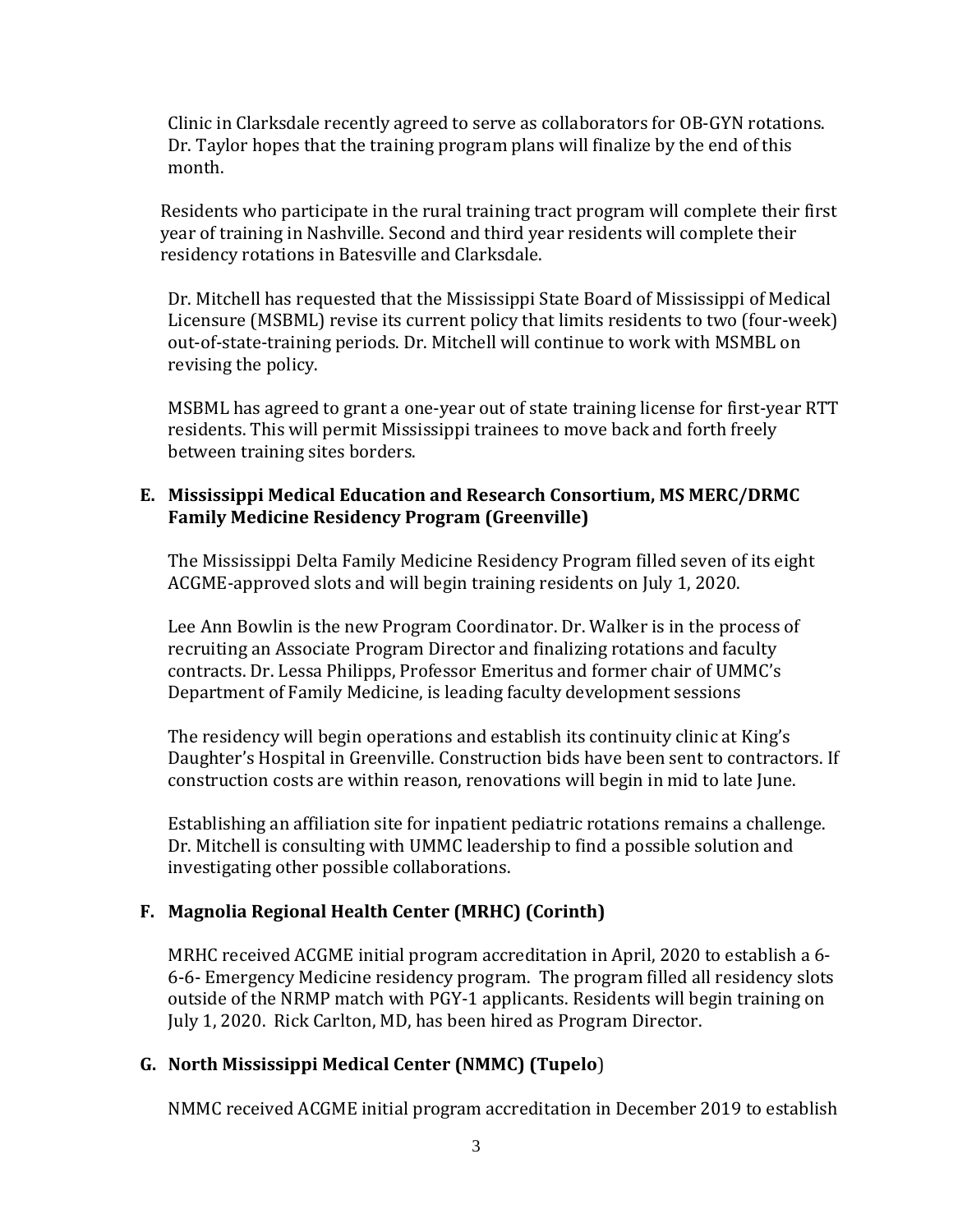a 12/12/12 Internal Medicine residency program. The program delayed opening the program in December in order to participate in the National Residency Match Program (NRMP) recruitment cycle. Residency training will begin July 1, 2021.

Based on NMMC's Internal Medicine Residency financial request and funding application, OMPW has awarded \$243,350 in funds. David Pizzimenti, DO, serves as Program Director.

## **H. Baptist Memorial Hospital - Golden Triangle (Columbus)**

The program will graduate their first class of Internal Medicine residents in June, 2020.

### **I. Mississippi State Hospital (Whitfield)**

The hospital received ACGME initial sponsoring institution accreditation and is currently working with a consultant from Partners in Medical Education to develop a psychiatric program application.

### **J. Baptist Memorial Hospital – Gulfport**

Gulfport Memorial Hospital received ACGME initial sponsoring institution accreditation. Hospital leadership plans to develop Internal Medicine, Family Medicine, and Emergency Medicine residency programs throughout the next three years. Family Medicine will be the first residency program to be developed with a planned start-up date of July 1, 2021. OMPW has awarded the hospital \$243,400 based on their application and funding proposal. A Family Medicine Program Director has not yet been identified.

## **K. Southwest Regional Medical Center (SMRMC) (McComb)**

SMRMC is not currently pursuing residency development.

#### **L. Singing River Hospital**

Singing River Hospital has expressed some interest in GME training which Dr. Mitchell will investigate.

#### **VI. Legislative Funding Request**

Dr. Mitchell presented the Board with a summary of OMPW legislative financial requests for the fiscal year, July 1-2020-June 30, 2021) **(Attachment #4)**.

OMPW will request \$1,500,000 in funding which includes the office's operating budget, education, research, and consulting services.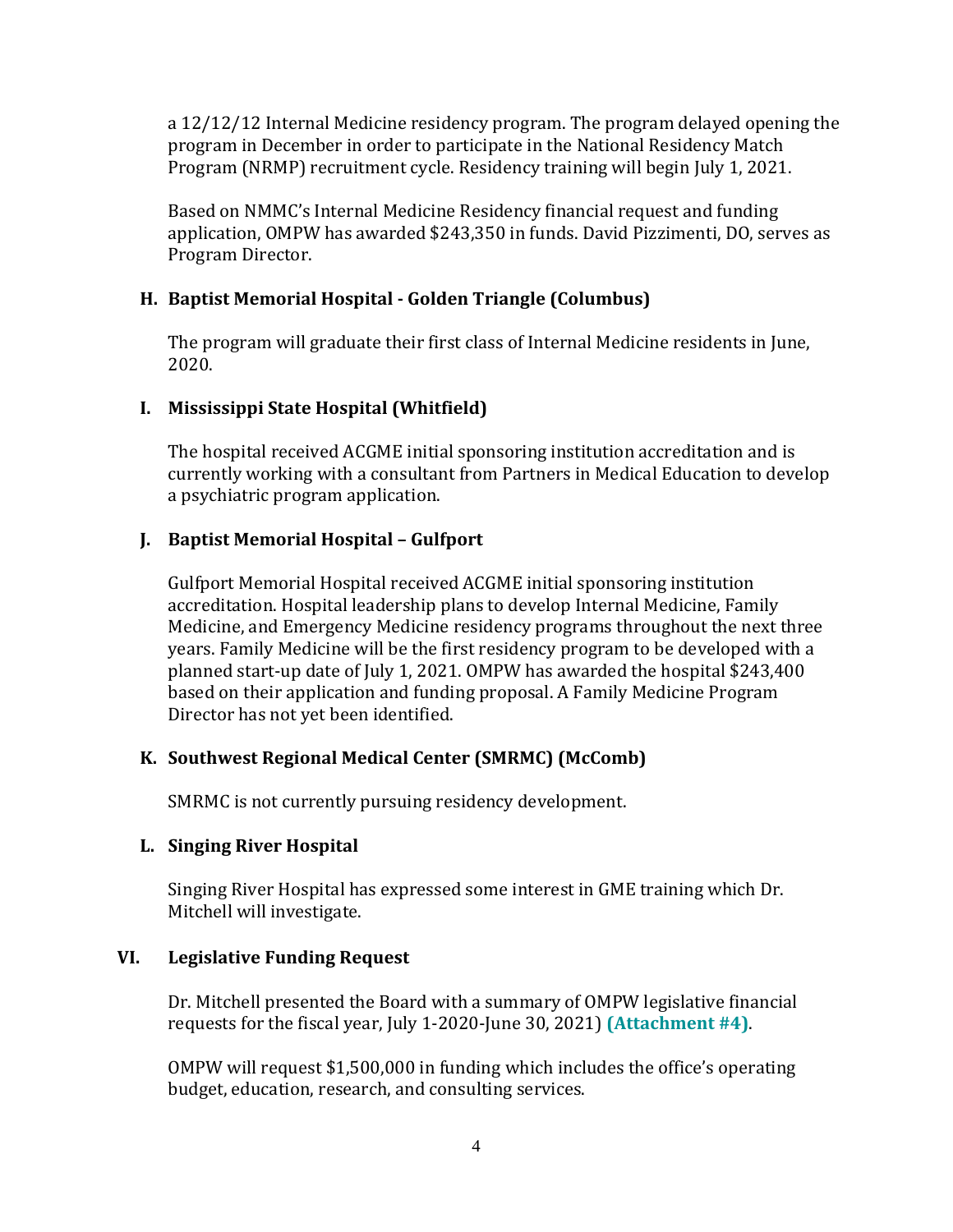The office will request \$6,000,000 in funding to assist with six developing programs - North Mississippi Medical Center (Internal Medicine); Baptist Memorial Hospital North Mississippi (Internal Medicine); MSMERC/DRMC (Family Medicine); Mississippi State Hospital (Psychiatry), Baptist Memorial Hospital-Gulfport (Family Medicine); and Baptist Memorial Hospital DeSoto (Family Medicine).

OMPW will request \$1,000,000 in funding from the Department of Mental Health for development of the Mississippi State Hospital's Psychiatry Department or \$7,500,000, total, if OMPW assists the program, directly.

**OMPW Funding Criteria**: Due to the COVID-19 crisis, the amount of legislative funding remains uncertain. All GME programs, listed, above, are at the same state in development and remain interested in pursuing expansion. Program leaders have been informed that funding will be distributed according to a structured priority system developed by Dr. Mitchell several years ago in consultation with the Attorney General's Office.

OMPW's highest grant priority is to establish adequate Family Medicine residency programs with geographic distribution. The next level of priority is focused on primary care, in general, along with other specialties of need, i.e., psychiatry, general medicine, surgery, and internal medicine. Other specialties will be considered based on availability of funds, location, and need. Under-served and low primary care physician to population areas/regions also receive a higher priority. Readiness to proceed with development is also considered. Each program has been asked to develop a budget detailing ways in which requested funding will be implemented and submit a copy to OMPW for review.

Allocation of funds will be decided by the Advisory Board.

## **VII. Miscellaneous Updates for Information Purposes, Only**

**A. GIS Program**: Prior to COVID-19, OMPW had planned to implement the GIS program this summer. Plans are postponed until the COVID-19 situation stabilizes.

## **B. Resident Retention – Preliminary Numbers (Attachment #3)**

OMPW has created a longitudinal database program that identifies physicians who have completed residency training in a Mississippi ACGME-accredited programs, are not currently active in a GME program, and are practicing physicians or fellowship students in or out of the state. Physicians who have completed residency training are tracked through data provided by GME Program Coordinators, National Physician Identifier (NPI) number, and internet searches.

Dr. Mitchell presented the Board with the number and percentage of individuals who completed residency training in an ACGME-accredited program from 2009